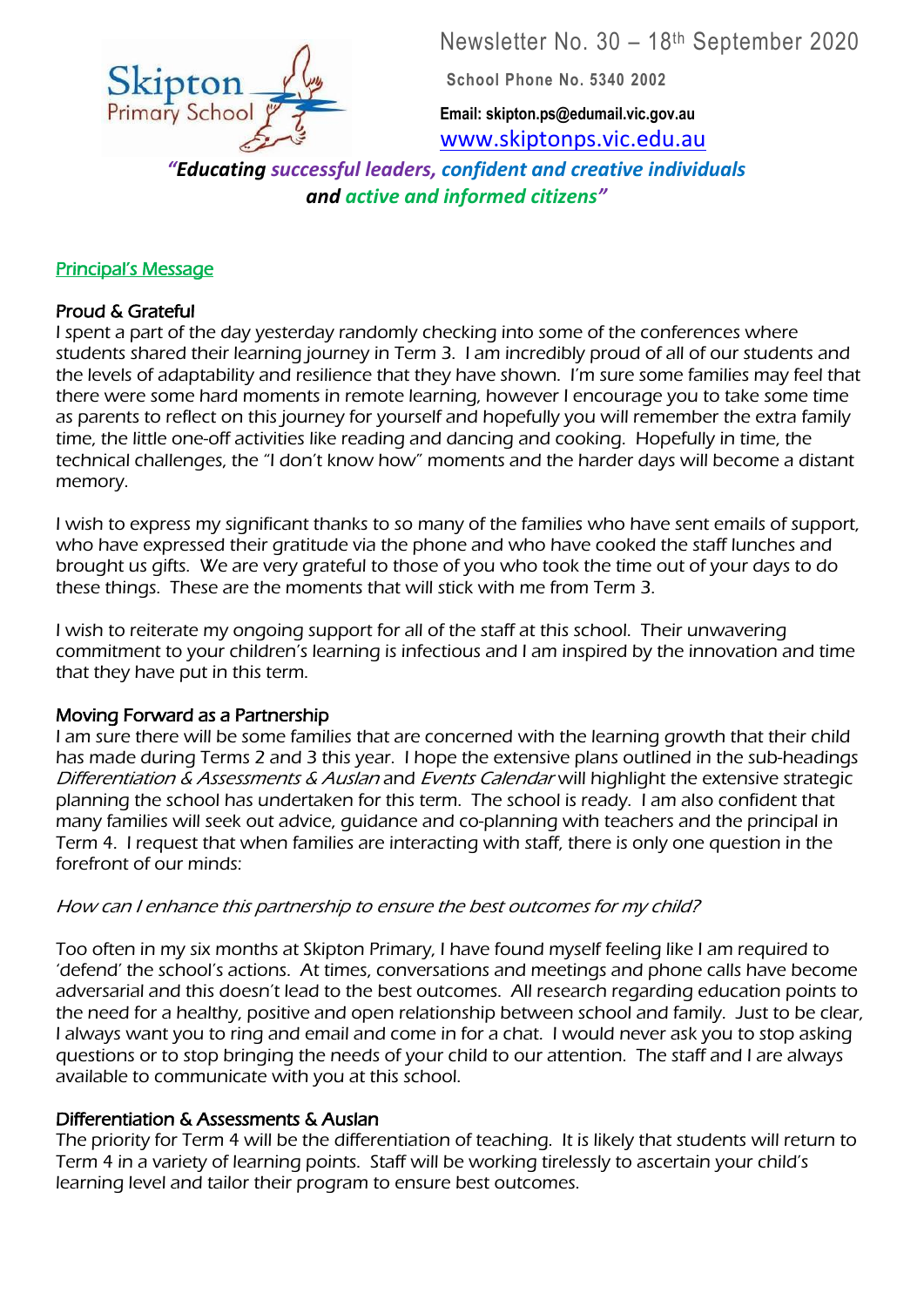Michelle Liston has been employed for a number of weeks to support staff with the conducting of formal assessments. Your child may be assessed by Michelle in the coming weeks and this is a deliberate strategy to ensure that the time our teachers have with your children is maximised in Term 4. Michelle will also continue the Auslan program for Term 4, which has been well received by the school community.

## Mentoring & Support

As soon as the Department guidelines allow for volunteers on site, the school will be asking for willing parents to come on site and support our students in their learning. Particularly in the area of reading, research shows extensive growth can be achieved with increased read-aloud and comprehension sessions. Willing families will be provided a couple of training sessions before entering the rooms. If parents are interested in taking part, please let me know and I will communicate with you as soon as this is a possibility.

## Return Date

The return date for face-to-face learning is Monday, 5<sup>th</sup> October. Some reminders for this date include:

- Please send your child's scrap books back with their tub of materials.
- Please bring back any devices that were loaned out for the period of remote learning.
- Please send your child with a broad-brim hat and a water bottle (bubble taps will still be out of use).

The school is required to temperature check students on their way into rooms. Students who record a high temperature will be isolated from classrooms for 30 minutes and re-tested. Should a child have a high temperature the second time, family will be asked to collect their child. All other risk minimisation strategies will continue in term 4, including regular use of hand sanitiser, outdoor assemblies and monitoring of student health.

#### Events Calendar

The school has provided an Events Calendar for Term 4. As mentioned on Wednesday in the Compass and Facebook posts, some events have been cancelled for 2020 – these include the Writer's Festival and the Concert.

| Week 1                   |                                                 |                            |  |
|--------------------------|-------------------------------------------------|----------------------------|--|
| Mon 5 <sup>th</sup>      | Students return to face-to-face learning        |                            |  |
| Mon 5 <sup>th</sup>      | Teaching & Learning Sub-Committee (3pm-4pm)     | Virtual or in the hall     |  |
| Mon 5 <sup>th</sup>      | Environment Sub-Committee (4:30pm-5:30pm)       | Virtual or in the hall     |  |
| Tue 6 <sup>th</sup>      | Finance Sub-Committee (8:30am-9:30am)           | Virtual or in the hall     |  |
| Tue 6 <sup>th</sup>      | Policies Sub-Committee (9:30am-10:30am)         | Virtual or in the hall     |  |
| Week 2                   |                                                 |                            |  |
| Mon $12^{\overline{th}}$ | School Council (6:15pm-7:15pm)                  | Virtual or in the hall     |  |
| Wed 14th                 | Grades 3-6 Winter Sports (afternoon)            | At the school and the oval |  |
| Thu 15th                 | School Photos Day (full uniform please)         |                            |  |
| Thu 15th                 | Grade 5/6 Health Session with Nurse (afternoon) | At the school              |  |
| Fri 16th                 | Parent's Club meeting 2:00pm                    | At the school              |  |
| Week 3                   |                                                 |                            |  |
| Wed 21st                 | Grades 3-6 Winter Sports (afternoon)            | At the school and the oval |  |
| Wed 21st                 | Grade 5 students meet their Kinder Buddy        | Virtual                    |  |
| Thu $22nd$               | Grade 5/6 Health Session with Nurse (afternoon) | At the school              |  |
| Fri 23rd                 | Public Holiday - Grand Final Day                |                            |  |
| Week 4                   |                                                 |                            |  |
| Mon 26 <sup>th</sup>     | <b>Grandparents Day</b>                         | Virtual – Altered format   |  |
| Wed 28th                 | Cricket Grades 3-6 (afternoon)                  | At the school              |  |
| Wed 28th                 | Prep students meet their Kinder friend          | Virtual                    |  |
| Thu 29th                 | Grade 5/6 Health Session with Nurse (afternoon) | At the school              |  |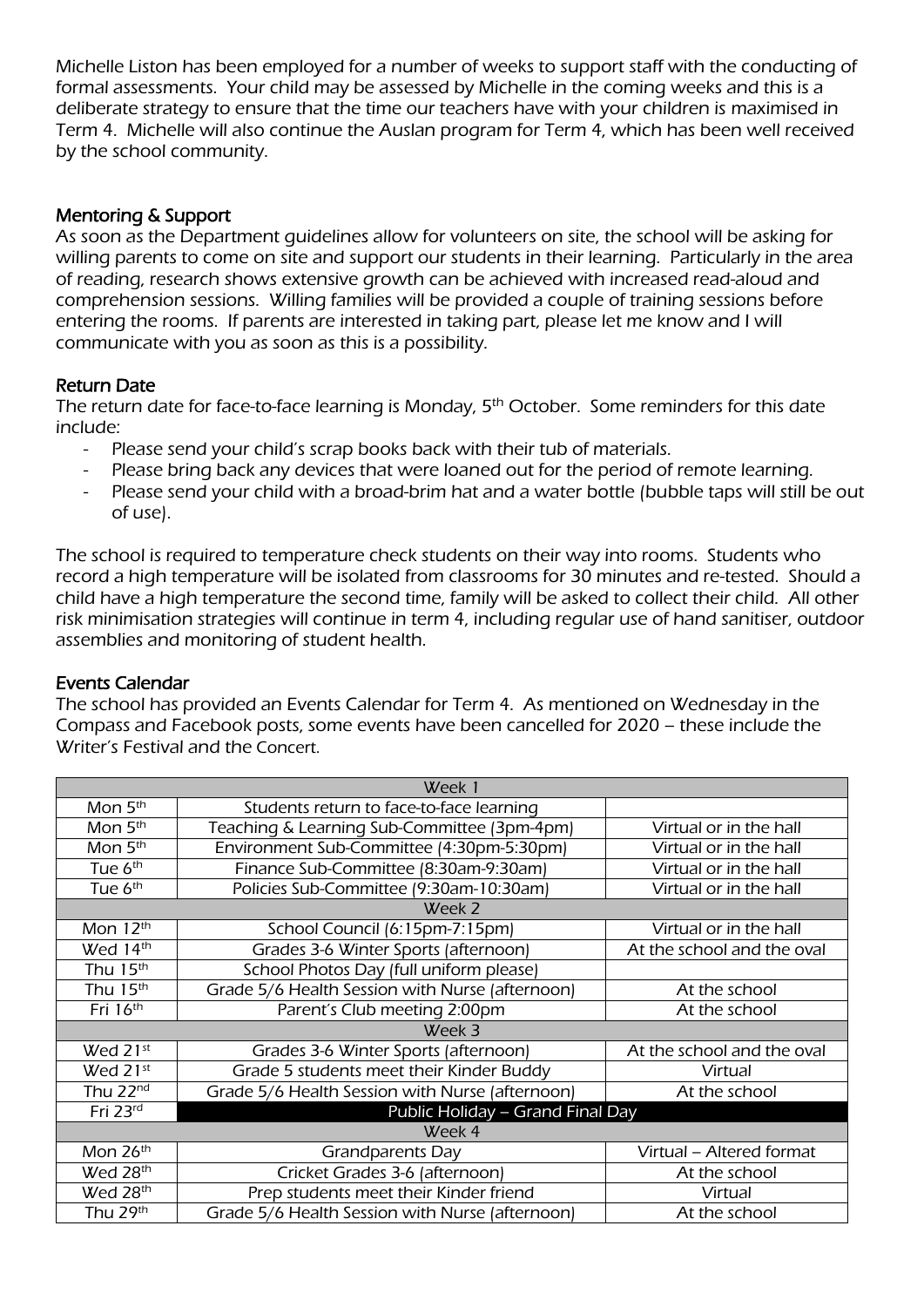| Week 5               |                                                      |                             |  |
|----------------------|------------------------------------------------------|-----------------------------|--|
| Tue 3rd              | Public Holiday - Melbourne Cup Day                   |                             |  |
| Wed 4 <sup>th</sup>  | 2021 Prep parents Meet n Greet                       | Format and time to be       |  |
|                      |                                                      | confirmed                   |  |
| Wed 4 <sup>th</sup>  | Cricket Grades 3-6 (afternoon)                       | At the school               |  |
| Thu $5th$            | Summer Sports Day for all students                   | At the school               |  |
| Week 6               |                                                      |                             |  |
| Tue 10th             | Young Leaders Day for Grade 5/6                      | At the school in an altered |  |
|                      |                                                      | format                      |  |
| Wed 11 <sup>th</sup> | Kinder students visit the school from 1:20pm-2:20pm  | Pending                     |  |
| Thu 12th             | Grade 4-6 Health & Identity Day                      | At the school               |  |
| Week 7               |                                                      |                             |  |
| Wed 18th             | Kinder students visit school for Story Time 9am-10am | Pending                     |  |
| Thu 19th             | Prep/1 Theme Day                                     | Pending                     |  |
| Week 8               |                                                      |                             |  |
| Mon 23rd             | Grade 5/6 Camp to Cave Hill Creek                    | Pending                     |  |
|                      | (two nights, three days)                             |                             |  |
| Wed 25th             | Kinder students visit school for Story Time 9am-10am | Pending                     |  |
| Fri 27th             | Grade 2/3 Late Stay                                  | Pending                     |  |
| Week 9               |                                                      |                             |  |
| Wed 2 <sup>nd</sup>  | Kinder students visit for a half-day                 | Pending                     |  |
| Thu 3rd              | Grade 4 Camp in Skipton                              | Pending                     |  |
|                      | (one night, two days)                                |                             |  |
| Week 10              |                                                      |                             |  |
| Tue 8 <sup>th</sup>  | <b>State-wide Transition Day</b>                     | Format pending              |  |
| Thu 10 <sup>th</sup> | 2021 Prep Parents Information Session                | Format pending              |  |
| Fri 11 <sup>th</sup> | <b>Grade 6 Graduation Dinner</b>                     | Pending                     |  |
| Week 11              |                                                      |                             |  |
| Thu $17th$           | Last day of school for 2020 - 1:30pm finish          |                             |  |

If the word 'pending' appears, this means that in the current guidelines, these events can't go ahead. The school is very hopeful that DET guidelines will ease to enable these activities – in particular, the kinder transition sessions and the camps program.

Have a refreshing break and I look forward to seeing all of our students on Day 1 of the new term!

Nick Keating

# Garden Roster

We ask that each family take a fortnight to come in when convenient and do some gardening. Jobs include mowing including the nature strip, weeding and sweeping paths. First name in list to coordinate please.

17th Sept-8<sup>th</sup> Oct: Fiona Meek, Michelle McIntyre, Karen Bodman, Helen Purvis 15<sup>th</sup> Oct - 28<sup>st</sup> Oct: Lisa Wills, Rosie Weatherly, Wendy Carroll, Simone McAuliffe 29th Oct – 11th Nov: Gavin Corbett, Chris Shady, John Gardner, Scott Barr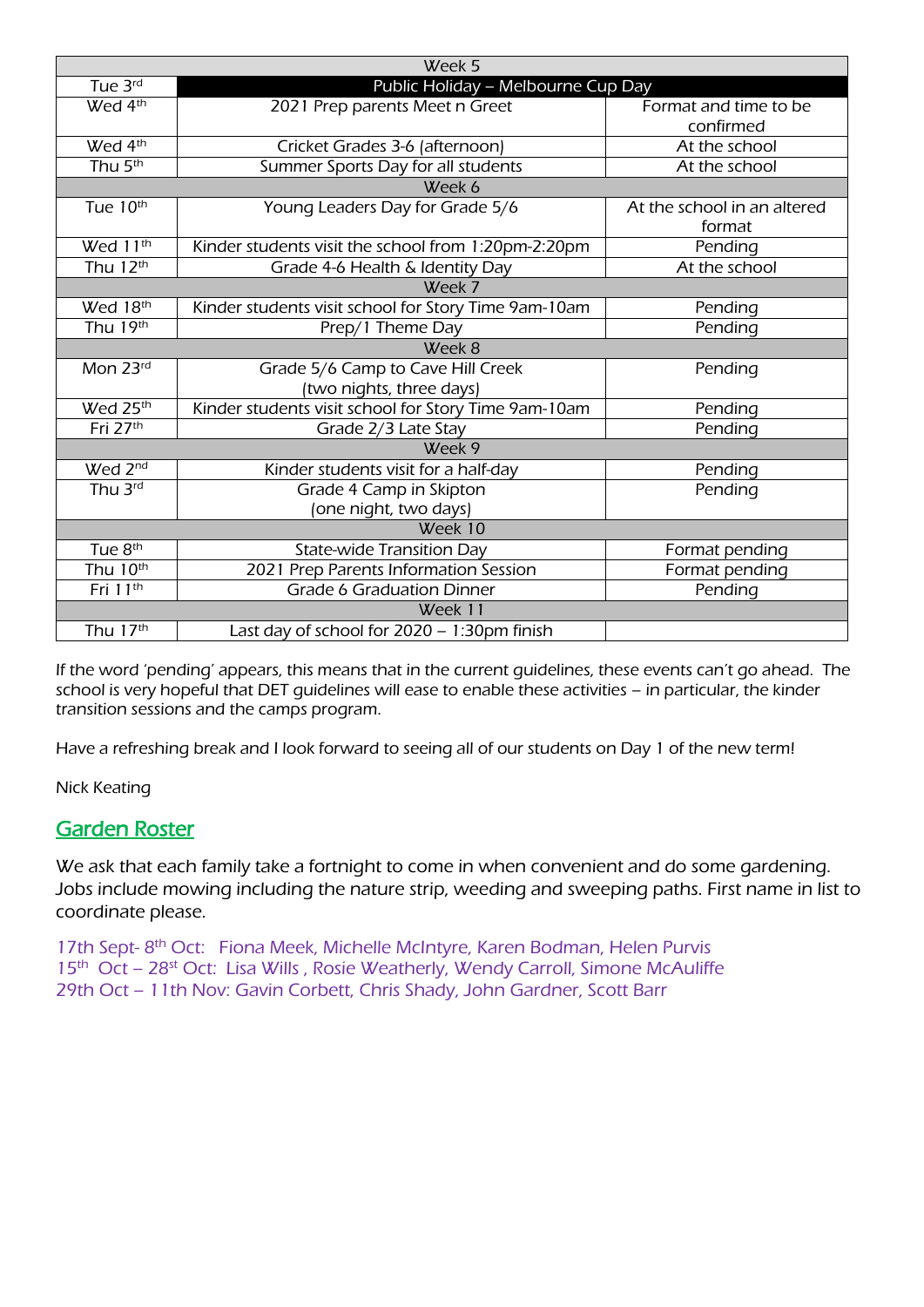# School Photo Day is fast approaching



# *Have your child's school memories captured forever on Thursday 15th October 2020*

Your photo order envelopes will arrive shortly. Please start planning your purchases and payment options.

Remember these helpful points:

*i*

• Read all relevant instructions for your preferred payment method. **All payments are due by photo day.**

.

- You may pay **online** using your credit card. Each child will have an individual 'shootkey' listed on their envelope. This will help identify your child's order.
- You may pay by cash using the individual envelope provided. **Please enclose correct money as no change will be given.**
- *Sibling photo envelopes are available at the school office upon request. THESE PHOTOS WILL BE TAKEN DURING SCHOOL, ON PHOTO DAY, USUALLY AT RECESS*
	- Please instruct siblings to attend the photo studio during this time. Photographers are unable to search for students who do not attend.
- Do not seal envelopes inside each other. You may include payment for all children in one envelope, however, please indicate on this envelope the names of all the children you are paying for.
- **For any enquiries, please feel free to contact MSP Photography** All students should wear their **correct school uniform**.

**P:** 03 5333 5577

**e** : [ballarat@msp.com.au](mailto:ballarat@msp.com.au)